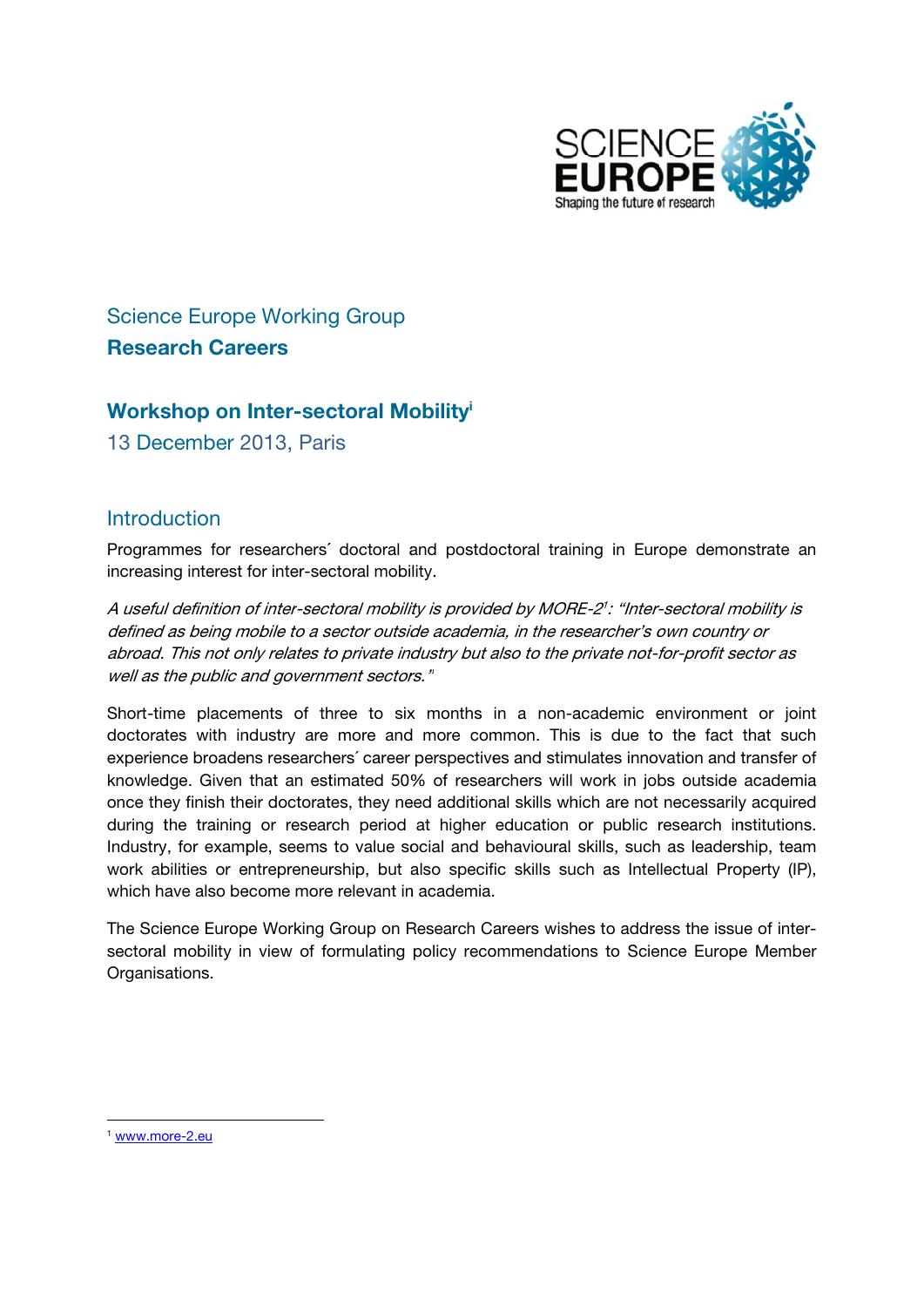There are many initiatives in support of researchers' mobility and career development. Duplication of efforts should be avoided and existing and ongoing initiatives should be taken into account when formulating new recommendations<sup>2</sup>.

This is why the Research Careers Working Group organised a workshop to bring together experts in the field to discuss achievements and analyse needs for further action. While the main content of the workshop was on inter-sectoral mobility and joint doctorates between industry and academia, other forms of public-private sector collaborations of researchers were also addressed if considered relevant in the context of researcher careers.

### Summary of findings from workshop presentations

#### 1. The results of EU´s MORE-2 Project – by Iain Cameron, Research Councils UK and Chair of Science Europe Research Careers Working Group

According to the MORE-2 results, 23% of European researchers have been mobile across sectors (> 3 months) during their PhD and 30% at post-PhD stage, of which 12% in private industry, and only 3% in a dual position between private industry and a Higher Education Institution. Researchers who are currently in a dual position (academia and private industry) indicate that they are relatively more satisfied with opportunities for advancement, remuneration, social status, mobility perspectives, dynamism and independence in their current industry post than in their current academic one. On the other hand, the academic position is evaluated more favourably with respect to job security, job location, employer, intellectual challenge and degree of independence. Researchers tend to value the type of work more than the level of remuneration when choosing a position; moves to non-academia tend to take place early in a career: university researchers are less likely to move to non-academic research positions the older they are or - more precisely - the longer they have been working at a university.

#### 2. DOC-CAREERS Project – by Lidia Borrell, European University Association (EUA)

The DOC-CAREERS<sup>3</sup> project analysed in particular collaborative doctoral education between industry and academia, and has formulated its findings in the following key messages for collaborative doctoral programmes:

Keys to success for researchers for collaborative doctoral programmes between industry and academia:

- ‐ Identify knowledge and technological needs and challenges which need R&D input
- Exchange views on knowledge/technological challenges with university/industry
- Plan medium-long term R&D strategy (e.g. within five years)
- ‐ Develop high-quality research proposals
- Know the costs of your research and identify funding sources

  $2$  Initiatives include the EUA Doc-Careers project, the MORE studies, as well as the EU's Steering Group on Human Resources´ Working Group on Innovative Doctoral Training, that were discussed at the workshop, but also a lot of initiatives at national levels.

<sup>3</sup> http://www.eua.be/eua-work-and-policy-area/research-and-innovation/doctoral-education/doc-careers/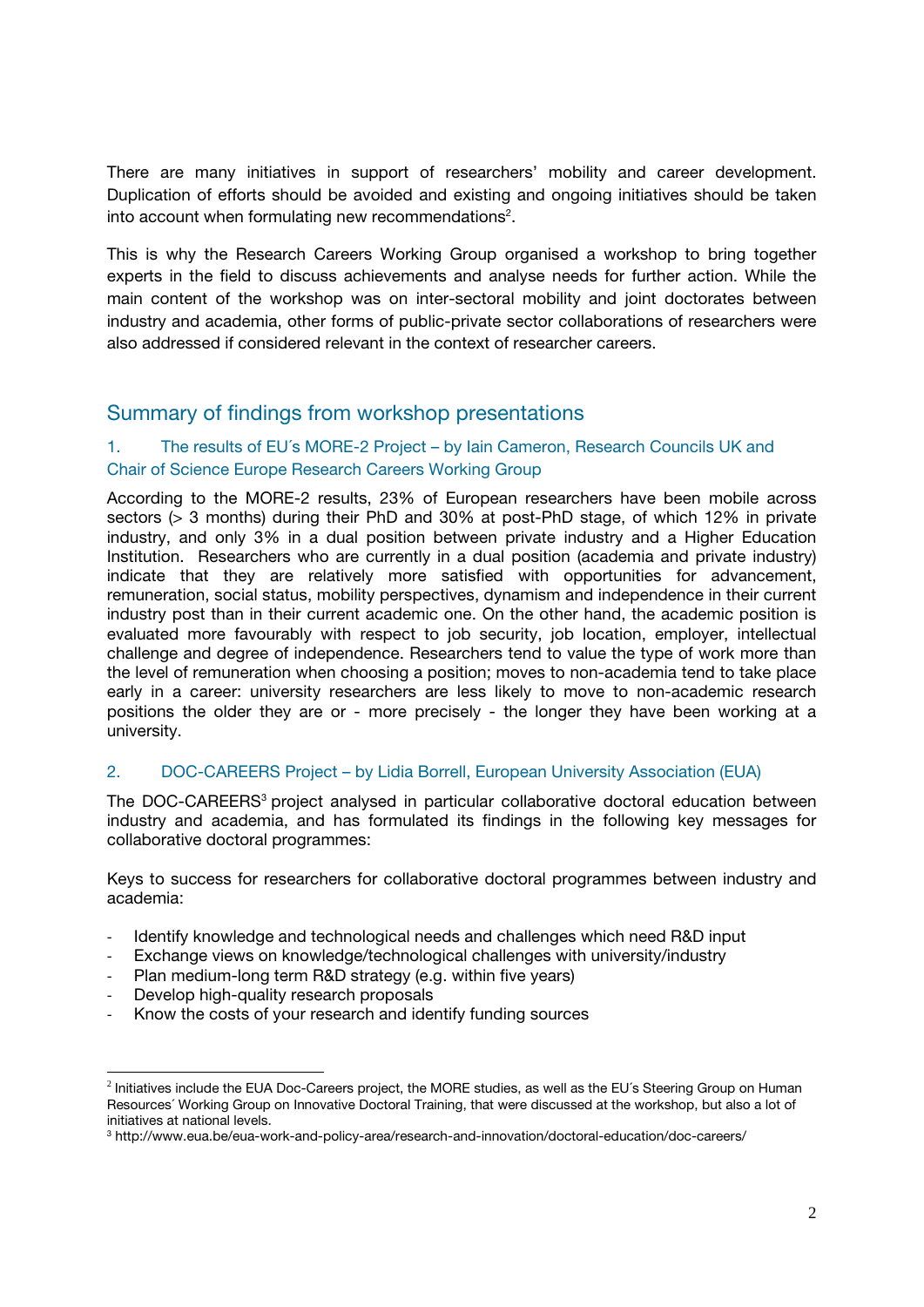- Raise awareness of the respective research environments in which to collaborate in your field (university, industry)
- ‐ Develop 'soft' ways of interaction between students, researchers and industry experts with good research content (conferences, fairs, etc.)
- ‐ Organise small-size highly-specialised workshops pooling experts from different research fields and sectors
- Seek the right expertise to assist you (IPR issues, contractual issues, etc.)
- ‐ Formalise doctoral collaborations in solid and fair agreements combining structure and flexibility
- ‐ Consider physical proximity as an asset to develop mutual trust promote face-to-face dialogue
- ‐ Commit to excellence in doctoral education, research and management

#### 3. The National Science Foundation (NSF) – US Experience –by Carmen Huber, NSF

Compared to Europe, the situation in the US is characterised by a more regular interaction of universities with industry.

- ‐ Only three quarters of a professor's salary is covered by the employing university, another quarter is funded through other grants, including contract research with industry.
- ‐ 30% of the top research universities in the US are private, which decreases administrative barriers for outside partnerships.
- ‐ Even for public universities, public funds to top research universities range under 20%, while a large part of income stems from industry and endowments.

NSF has both missions: research and education; PhD training is considered specifically under the educational strand of NSF activities. For all NSF projects, two selection criteria are relevant for decision making, i.e. intellectual merit and broader impact.

When considering PhD training, a criterion of broader impact is certainly the employability of PhD holders. In the US, the time to obtain a PhD degree is in average six to seven years, while it is around three to four years in Europe for most disciplines.

Like in Europe, non-academic employers in the US find PhD holders lack certain skills. While they are very good in technical in-depth knowledge in their field, they should be more proficient in business related skills, including IP.

The NSF has a lot of experience with funding schemes to support inter-sectoral mobility or public-private sector collaborations. The funding schemes typically address one or several structural weaknesses in the system and are limited in time, often lasting an average of ten years. A detailed overview is found in the presentation available on the NSF website<sup>4</sup>. Unfortunately, for most of these schemes, an impact analysis has not been done so far.

#### 4. The Labour Market and Researcher 'Career Portfolios' – by Rosa Fernandez, UK National Centre for Universities and Business

The presentation underlined the many facets of inter-sectoral mobility and the difficulty of assessing their impact.

<sup>4</sup> http://www.nsf.gov/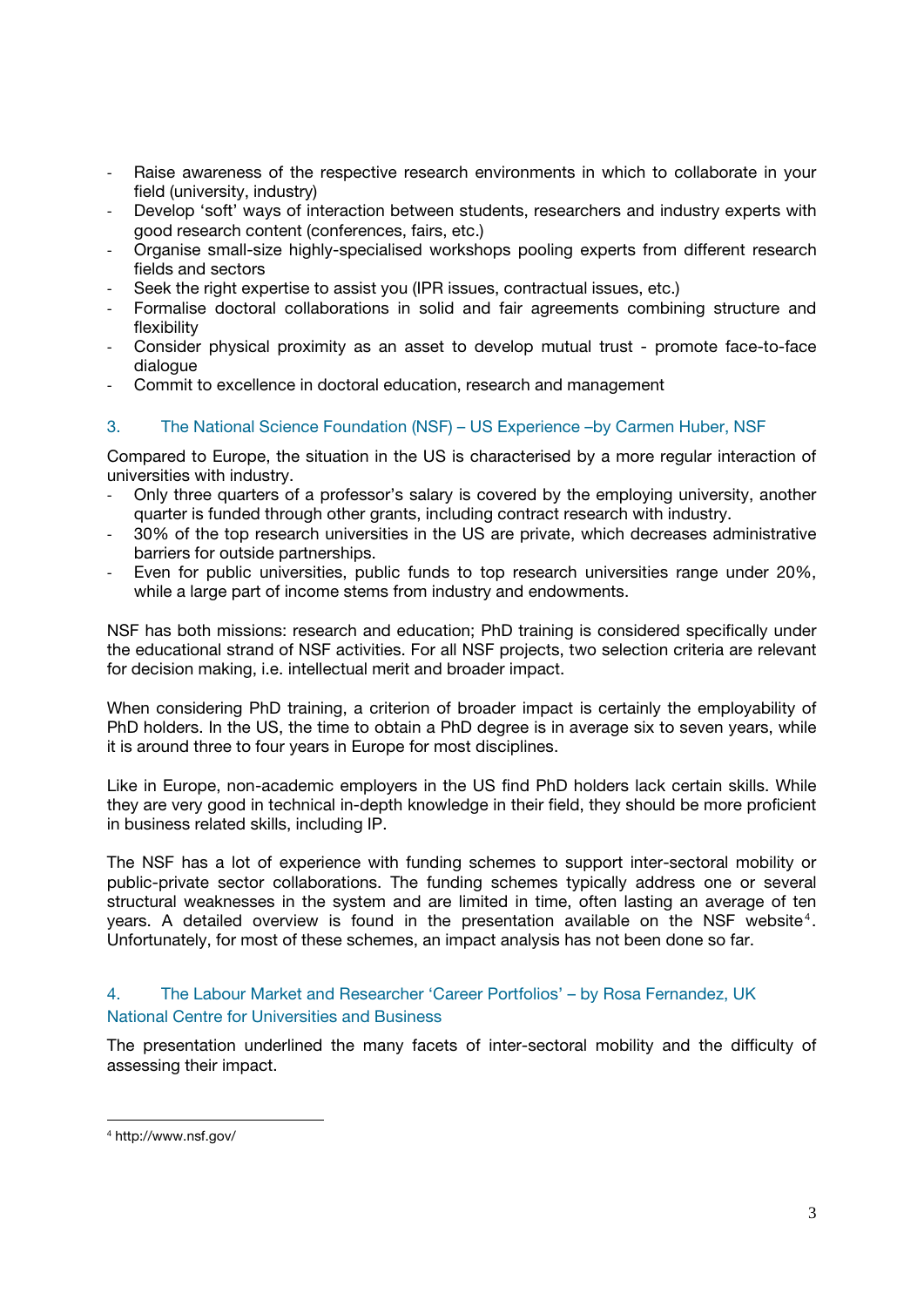- High level and technical human capital matter for economic growth.
- ‐ Companies are looking for highly qualified people.
- The exchange of knowledge embodied in people moving in and out of academia is crucial.
- Destinations of postgraduates by subject are more varied than those of undergraduates.
- International mobility and collaboration improve research performance, but is this the case as well for inter-sectoral mobility?

There is a need to better understand the impact of inter-sectoral mobility on both, researcher careers and industry-academia interaction and performance.

#### 5. A Competency Approach: the ADOC Career Project – by Barthélemy Durette, ADOC Talent Management, France

ADOC Talent Management was founded in 2008 by two PhD holders. It has recently carried out a large-scale online survey collecting around 4500 replies by PhD holders and employers, with the aim to compare doctorate holders´ competences and labour market needs.

Some findings by ADOC:

- ‐ A large variety of organisations show an interest to hire PhD holders.
- The world moves fast, globalisation brings along growing complexity, international competition, and the need for technology development at an ever faster speed.
- ‐ Companies need collaborators who are ready to address societal and market needs, and who can innovate and imagine tomorrow's solutions, technologies and strategies.
- PhD holders have the potential and the opportunity to occupy many positions in the private sector, including outside R&D. These careers are not only possible thanks to the doctoral degree, but thanks as well to the skills developed by the PhD holders.
- ‐ Technical skills are the first reason to recruit a PhD holder but personal abilities such as reliability and social skills are highly valued by recruiters and play an important role that PhDs and advisors tend to underestimate. The combination of very good technical and cognitive skills with innovative thinking and social skills are therefore essential for a successful career.

## Preliminary Workshop Conclusions

While more than half of future PhD holders in Europe will have to find jobs outside academia, they may not always be well prepared for this move. Raising awareness about skills needed in the non-academic sector is therefore essential during the doctoral and postdoctoral phases to broaden career perspectives of researchers and prepare them well for the labour market. The US has a longer experience with industry-academia interaction and European researchers might learn from this experience.

The workshop discussions resulted in the following recommendations to the Research Careers Working Group that may be further explored by Science Europe:

- Recognise the importance of inter-sectoral mobility to broaden career opportunities for researchers.
- Support periods of short-term stays (3-6 months) of researchers in an industrial or nonacademic context, by making it an option in each research project (including doctoral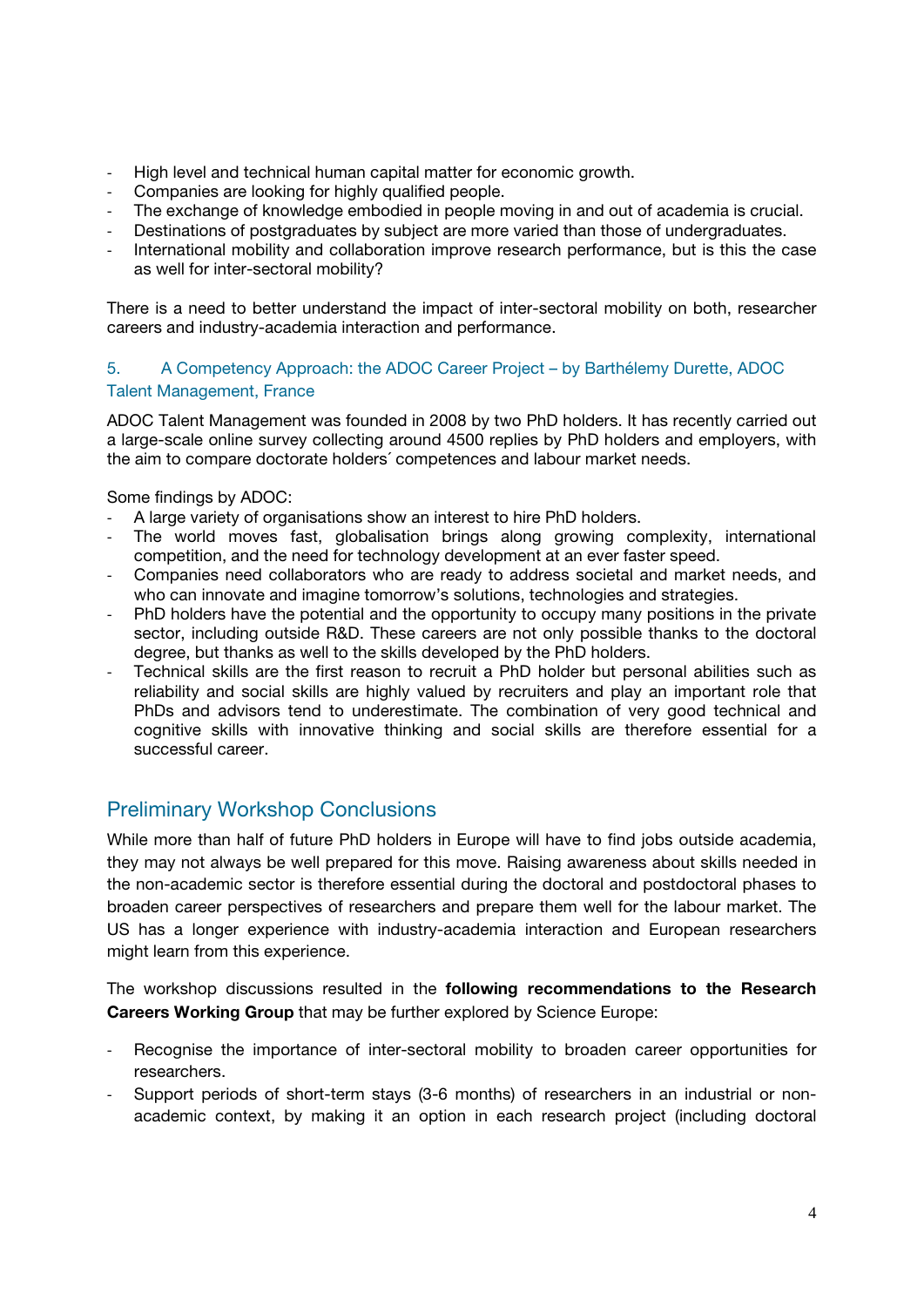programmes) rather than an obligation; a clear advantage of inter-sectoral mobility is to better understand the skills that companies expect and changing the self-awareness of competences.

- Prepare researchers to a labour market outside academia by systematically covering socalled 'T skills' in doctoral programmes – where the vertical line stands for in-depth technical knowhow, and the horizontal line for the broader transferable skills.
- Raise awareness of opportunities for PhDs to create their own jobs through interaction with companies setting up innovative projects that require specialised skills not necessarily available in the company.
- ‐ Include options for arts and humanities´ disciplines and broaden mobility opportunities to the non-academic governmental or non-governmental sectors.
- ‐ Contribute to the development of regional clusters around university-industry collaborations in strategically relevant domains, using the strengths of the region and of the actors (see as well the EU´s Smart Regions´ concept).
- Select the right people on both sides university and industry: more open minded academics and less short-sighted business people.
- ‐ Compose selection committees carefully in order to be able to assess quality on both sides.
- ‐ Ensure scientific quality control in order to avoid funding technology transfer instead of research, to account for tax payers' money.
- Stimulate interdisciplinary topics dealt with by inter-sectoral research teams to enhance research driven responses to future socio-economic challenges.
- ‐ Look for sound evidence of impact of inter-sectoral mobility; analyse for example the potential relationship between inter-sectoral mobility and the innovation index of a country.
- ‐ Support data collection on career paths of PhD holders so as to gain a better understanding of inter-sectoral mobility on careers.
- ‐ Promote data collection, such as the continuation of the MORE Studies; in view of MORE-3, the WG on Research Careers is ready to collaborate with the EU and give feedback on the methodology and the questionnaire; EURODOC raised the concern that the MORE-2 study only considered researchers with full-time contracts at a university, which are however less mobile than others. This could be an issue for consideration in view of a MORE-3 study.

As overall conclusion, it is suggested that Science Europe Research Careers Working Group should undertake a focused survey to acquire intelligence on inter-sectoral mobility policies and practices. The analysis will include:

- Review of available evidence on the impact of MO policies and practices on intersectoral mobility;
- Survey of current MO policies and practices on inter-sectoral mobility.

The aim is to increase the knowledge base on impact of inter-sectoral mobility policies and practices in Europe. The analysis is a basis to develop new approaches and to explore the connection between inter-sectoral mobility practices and overall strategic and political choices made in each country with regards to publicly-funded research.

Other potential items for the Research Careers Working Group: